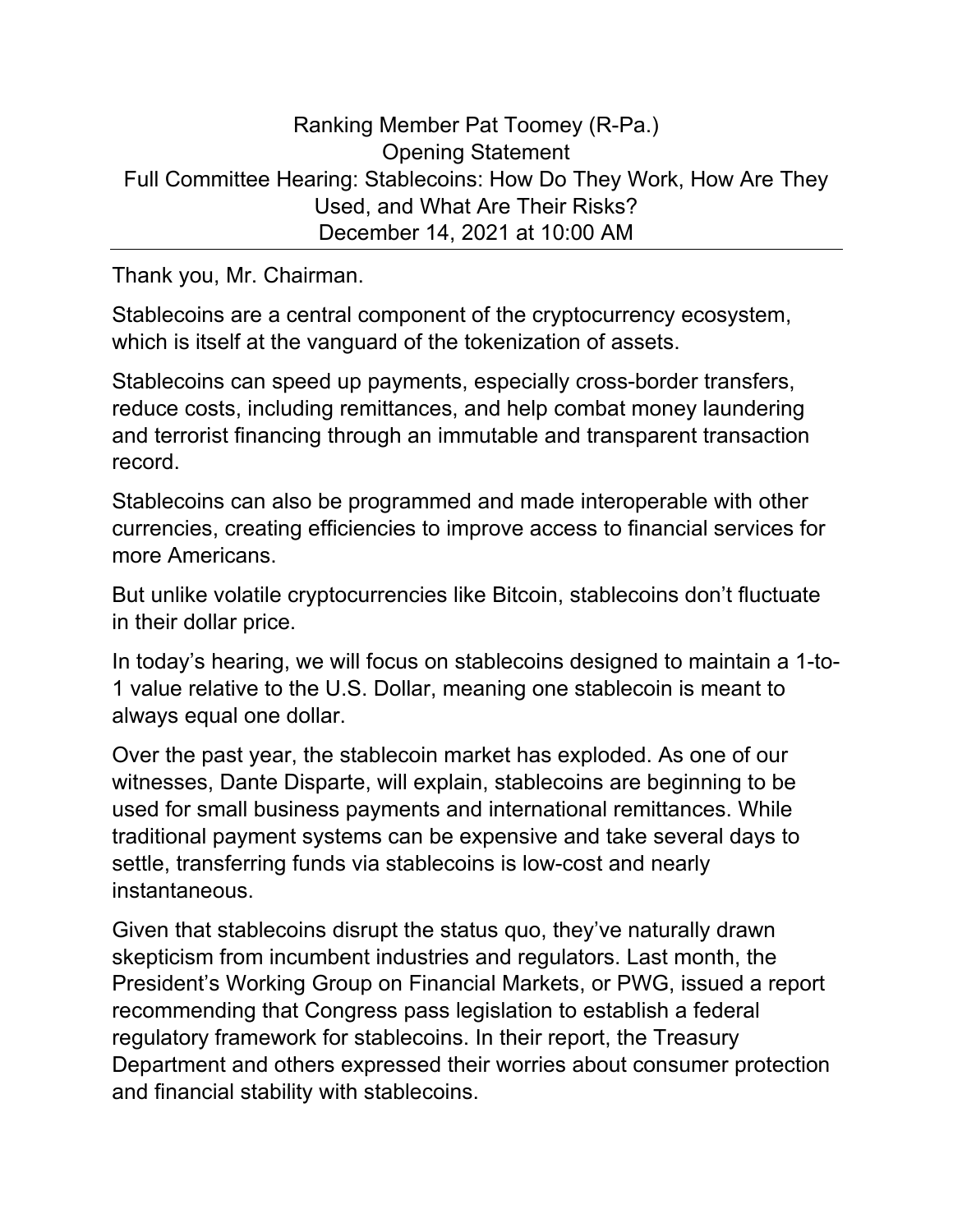Although the report did little to highlight the potential benefits of stablecoins, I was encouraged the report acknowledged that responsibility for clarifying whether, and to what extent, federal agencies have jurisdiction over stablecoins rests with Congress. I am open to working with the administration and my Democrat colleagues on this front.

But whatever Congress does, let's be sure that we don't stifle innovation in an evolving digital economy or undermine our own country's competitiveness. Let's have the humility to recognize that many of our views about how financial services are delivered and how investments work are quickly becoming outdated.

This morning, I'm releasing a set of guiding principles that I think should influence our work on a stablecoin legislative framework.

## Innovation

These principles recognize that stablecoins are a very important innovation, and they introduce new capabilities into money that did not previously exist. In addition to their ease of use and reduced fees associated with their transfer, stablecoins can improve the privacy and security of our transactions. They also introduce the concept of money programmability, or smart contracts, which allow automated transactions based on a sequence of verifiable events.

In recognition of the potential of these new capabilities, any regulation should be narrowly tailored and designed to do no harm. At the same time, sensible regulatory standards may help to protect against key risks, such as redemption or run risk. These principles take a different approach than the PWG report.

## Options for Stablecoin Issuers

For example, the PWG report recommends that all stablecoin issuers must be insured depository institutions. There are three reasons I disagree with that recommendation.

First, stablecoin issuers have different business models than banks. They do not provide the same services as banks and do not present the same risks.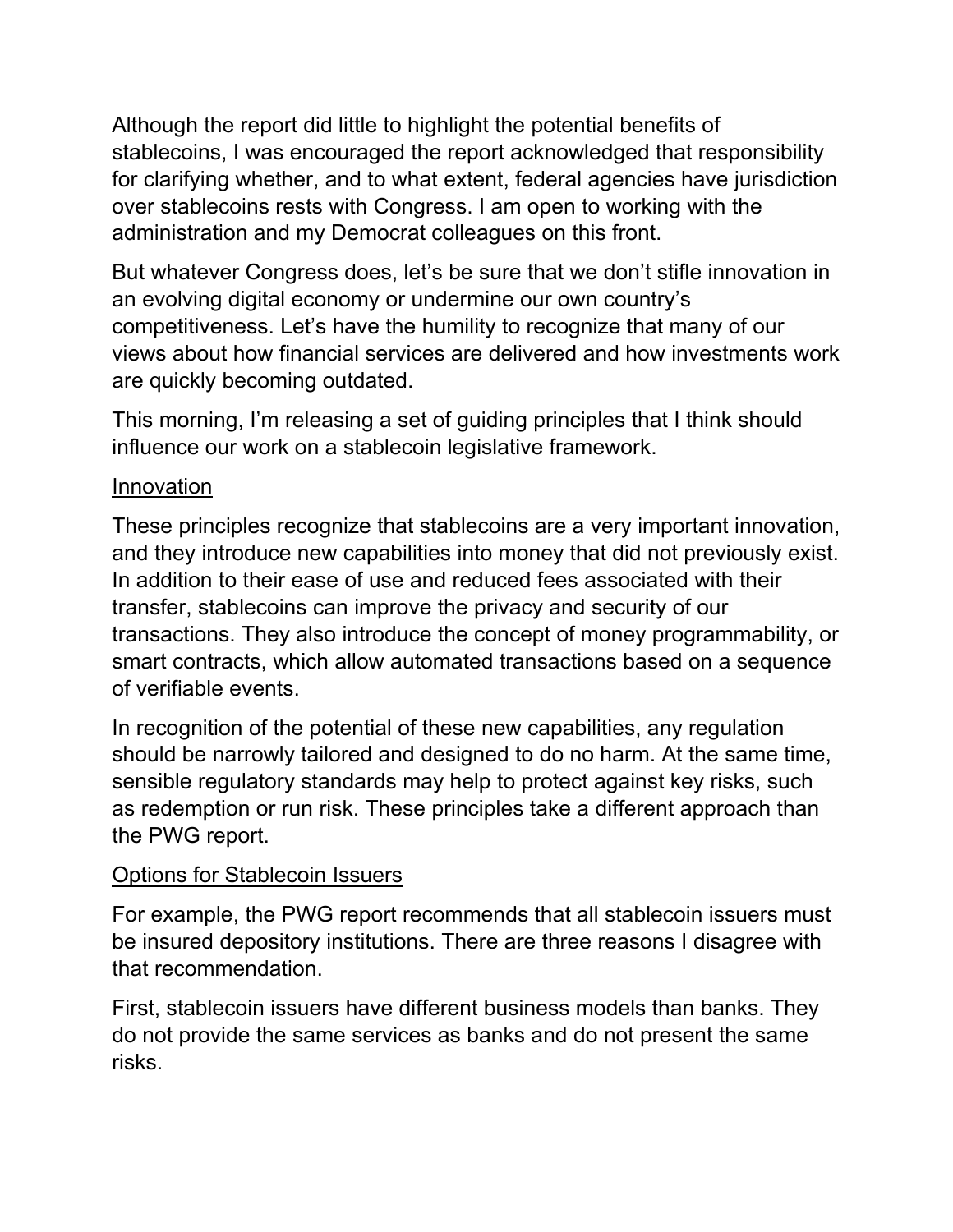As one of today's witnesses, Jai Massari has observed, stablecoin providers do not engage in taking deposits and making loans like banks do. Because of these important differences, subjecting all stablecoin providers to the full suite of bank rules and regulations meant to address maturity transformation is not appropriately tailored to the potential risks.

Second, requiring all stablecoin issuers to become banks would stifle innovation. We know that a tremendous amount of innovation occurs outside of the banking system, including by technology companies. It is unlikely that much of this development could happen within the banking system because of onerous regulations, which create a difficult environment for innovation. Allowing entrepreneurs to innovate with digital assets like stablecoins will promote greater competition and deliver better results for consumers.

Finally, the regulation of payments activities should create an equal playing field. Great innovators like PayPal, Venmo, and Apple Pay are already subject to a state-by-state licensing regime, as well as registration with a federal regulator.

Recognizing the range of different business models, there should be at least three options for stablecoin providers: operate under a conventional bank charter; comply with or acquire a special-purpose banking charter designed for stablecoin providers, which would be designed in accordance with legislation; or register as a money transmitter under the existing state regime and as a money services business with FinCEN at the federal level.

This optionality would match each stablecoin provider with the regulatory framework most appropriate to the business model.

## Requirements for All Stablecoin Issuers

Regardless of the charter or license they pursue, all stablecoin providers should meet certain minimum requirements. For example, they should clearly disclose what assets back the stablecoin, as well as give clear redemption policies and subject themselves to periodic audits.

These requirements would ensure that consumers have sufficient information about which stablecoin they use. It might also be appropriate to set minimum reserve requirements and attestations as well.